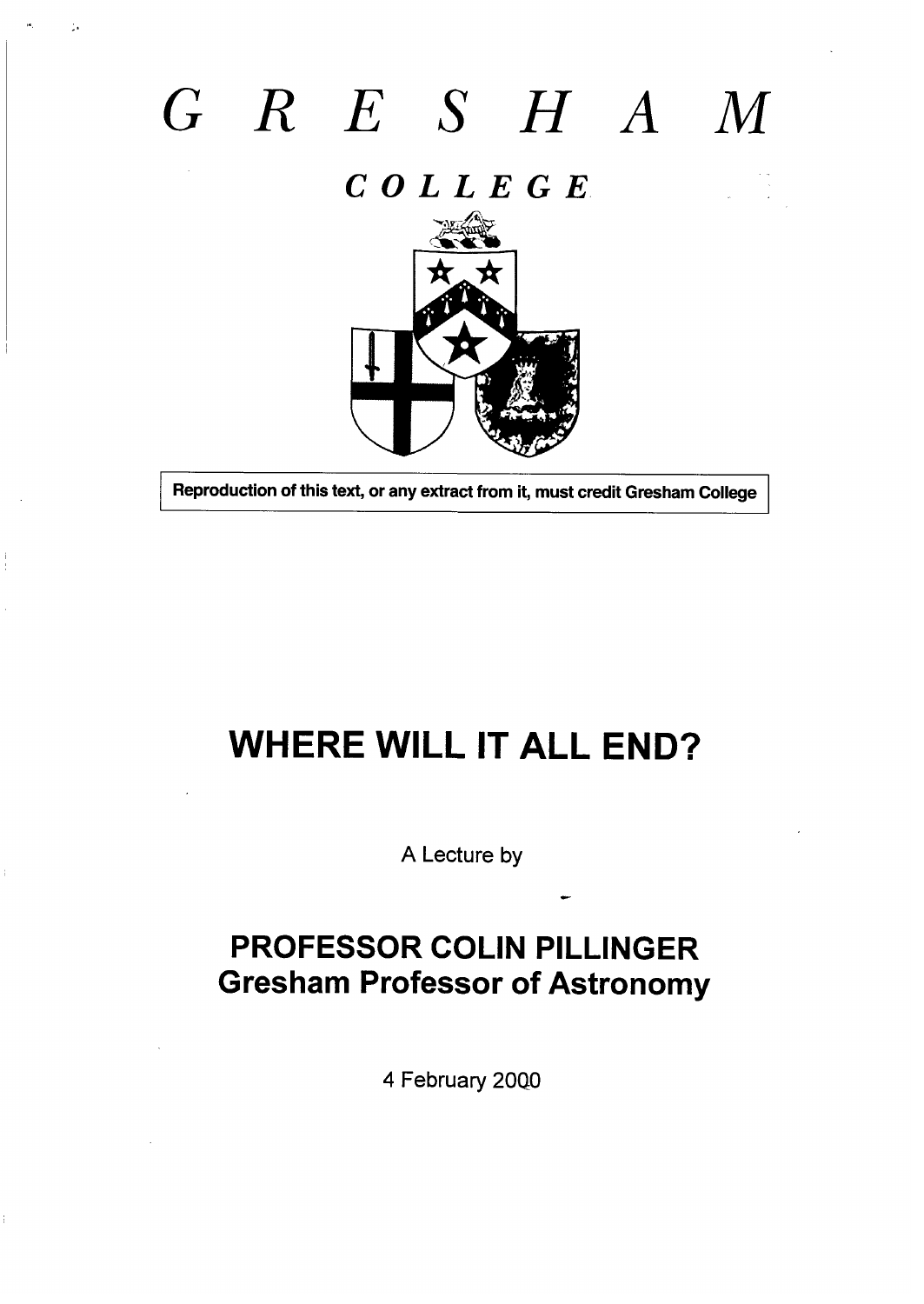#### **Where will it all End**

Although man will probably have extinguished himself long before (that is if a giant meteorite impact does not get him first) the Earth and the rest of the solar system will come to an end when it is enveloped by the sun becoming a red giant star.

In a very early Iecture of the current series (Twinkle Twinkle Little Star. October 1996) wc considered the early history of the Universe and discussed how the formation of the elements of life derived by the cycling of matter through different generations of stars, So perhaps jt is poetic justice that these same elements will themselves be contributed back to space when our star becomes a runaway nuclear reactor. Perhaps this is the ultimate meaning of the expression "dust to dust, ashes to ashes". Maybe the secret of etemul life is that somewhere, somehow the carbon, nitrogen and oxygen from Earth will resurface in a future biological form. Unfortunately this is only the short term future, in the long term the elements we know as life will disappear forever.

In considering the evolution and lifetime of stars, and the elements they produce, one concept which is very important  $-$  size matters! Stars are born when a cloud of dust and gaseous material, mostly hydrogen, eventually becomes big enough and is prompted to collapse under the influence of gravitational attraction. These clouds may begin by being as much as 1000 to 10000 times the mass of the sun but **soon** they break up so that ubout 25% of the cloud will form into a cluster of stars and the heat these infant stars generate will blow away the remaining dust and gas, The further collapse of each of the protostars under gravity causes their cores to heat up and nuclear reactions to begin. It is easy to see, that with gravity involved, the bigger the fragment of the original cloud, the faster the process will go.

All stars at some time in their life will be what are cdlcd main scquencc stars and they plot diagonally across a graph of luminosity versus surface temperature called the Hertzsprung-Russell diagram. How long stars stay as main sequence stars is again a function of how fast they are burning their fuel. So how they evolve and at what speed is dependent on how big they are.

The most massive stars have a mass  $50$  to 100 times that of our sun and shine with a brightness of 100000 to 1000000 times greater during their brief lives. They very rapidly use

I

,:

**.'"i**

>

العواقل وبالمحاء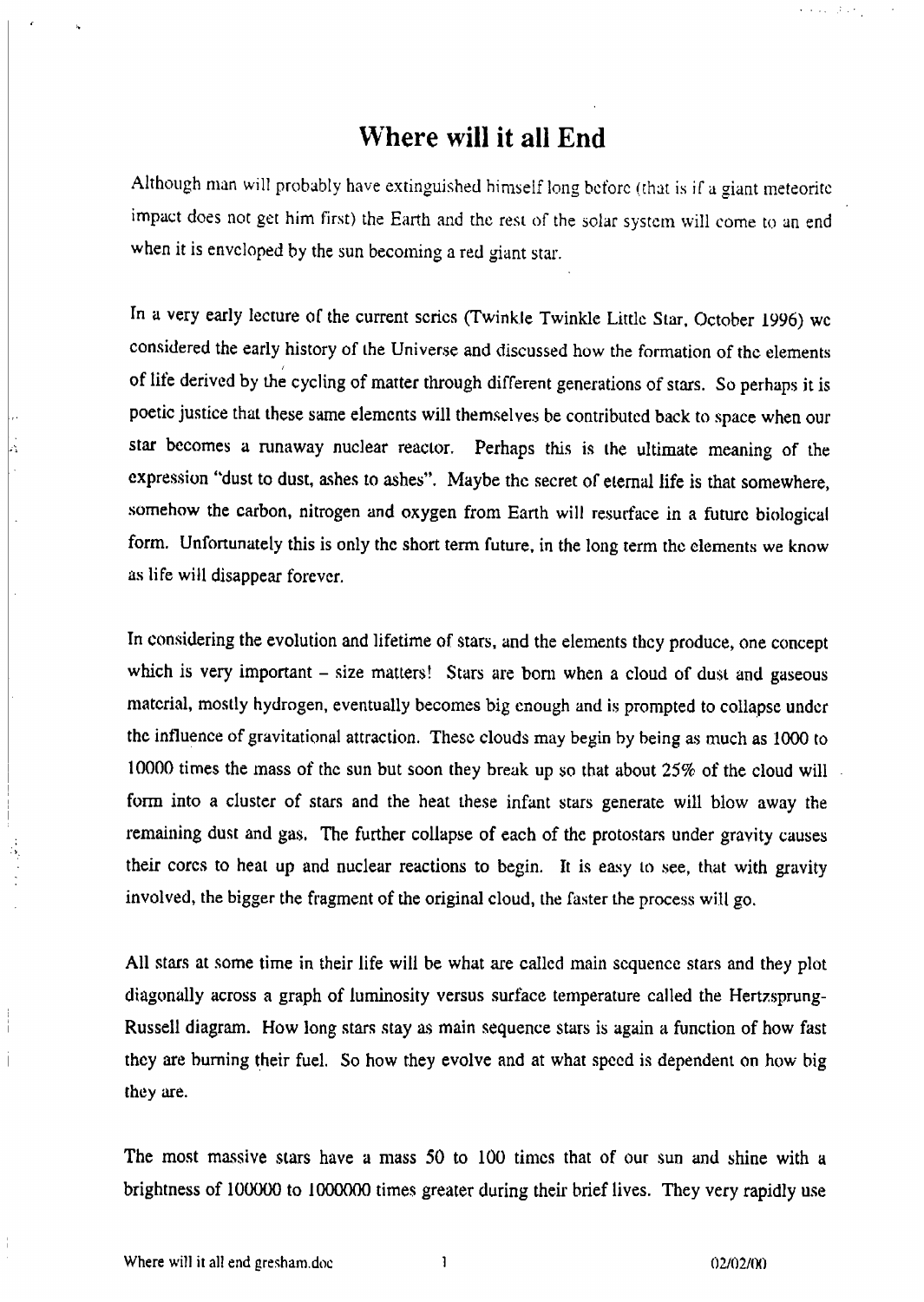up all their hydrogen by mass loss or conversion to helium and huve nuclear reactors which are capable of converting helium to carbon to silicon to iron in shells from the outside to the inside of the star. Their collapse is so rapid that almost nothing escapes after a type I supernova explosion when the core condenses to a black hole out of which no light can escape.

Stars which are not quite so big (11 to 50 solar masses) move more slowly through these cvolutionary stages. Before the hydrogen is completely used, the helium is burnt to carbon and on through the C N O cycle to oxygen, hence to magnesium, silicon and then iron. The lighter elements are reacting in layers according to density, with the iron settling to lhe centre. If the iron core exceeds the mass of  $1.4$  suns, the core begins to collapse like before but this time the iron nuclei decompose back to helium which then fragments inlo neutrons. Again a very dense core object is created called a neutron star which have densities so great that 1.5 to 2.0 solar masses might be compressed into the size of a small city. But if this is not so dense as a black hole, since radiation can be and is emitted by neutron stars as pulsating radio-waves leading to them being referred to as pulsars. The crab nebula is a well known example.

The core collapse in producing a neutron star is so quick (one tenth of a second) that all the gravitational energy is released at once as an explosion of about  $10^{53}$  ergs. This blows away the outside layers of the star in what is called a type II supernova, as was observed in  $1987$ when an object in the Magellanic cloud shone with a brightness equivalent to 10 to 100 billion suns for a few weeks. When they explode, type II supernovae enrich the interstellar medium with the heavy elements so familiar to us which make up the majority of the land surface of the planet on which we stand.

The next type of star for which life and death is not quite so cataclysmic are those with masses between 0.8 to 10 solar masses. As is obvious, the sun is just at the bottom end of the limit. The main source of energy which keeps these smaller stars burning is the conversion of hydrogen to helium by nuclear fusion. The rate at which they proceed again is mass dependent. At the top cnd of the range their lifetime is only about 10 million years long compared to the supernovae, we have already considered, which have existences measured in thousands of years. Thankfully for us the smallest stars in this category can live for 10 billion years, our sun for example is already 4.5 million years old.

. And the set of the set of the set of the set of the set of the set of the set of the set of the set of the set of the set of the set of the set of the set of the set of the set of the set of the set of the set of the se

 $\eta_{\rm c}$  ,  $\eta_{\rm c}$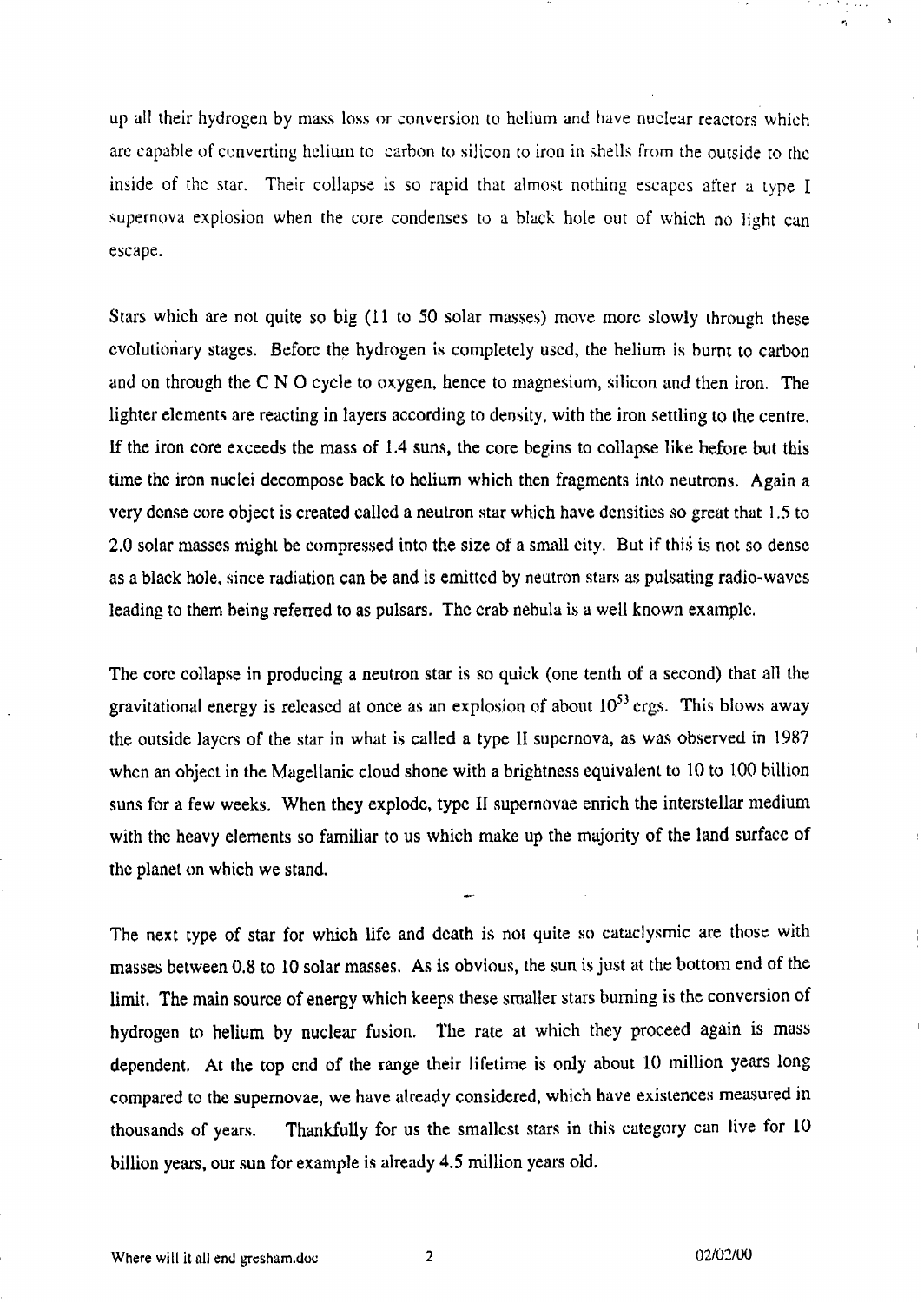For a star of 0.8 to 10 solar masses however there will come a time, rather suddenly in its evolution, when helium begins to be converted to carbon. When this happens the outer shells swell by maybe 10 to 100 radii and cool as the inside core contracts. With the expansion and temperature drop, the colour of the star changes towards red which gives the object its characteristic name, a red giant. In the case of our star we do not expect the onset of helium burning for at least another 1,1 billion years but then the enlargement process will engulf Mercury and Venus as the sun becomes a fully fledged giant by an age of 7 billion years. Long before however the Sun will have been mounting in luminosity, Earth's environment will have ceased to be benign and conducive to life. In its final stages of becoming a red giant the Sun will probably re-melt the Earth's crust completely obliterating all trace of biology, geology and the history of civilisation. One small solace however might be the encroachment of the star into our space, will warm Mars and the moons of Jupiter and make them possible zones of habitation.

A consequence of a star becoming a red giant or to give it its more correct name an asymtotic giant branch (AGB) star, is the relatively slow (as opposed to rapid in really massive stars which become supernovae) production of carbon and its  $C \setminus N$   $O$  cycling to oxygen. This means that almost all the mass 13 isotope of carbon is generated in AGB stars, as are the other elements so important for life, nitrogen and oxygen and their heavy isotopes. The abundance  $-$  of oxygen  $-17$  and 18 which are the genetic test of various solar system materials are derived this way.

Observations of red giants show that they pulse with a frequency of several hundred days and matter is ejected from their surface by powerful stellar winds. Therefore the elements which constitute life and their isotopes are widely disseminated into space for the purpose of spreading life to other stars and other solar systems. Thus it is thanks to red giants that one of the most powerful ways of detecting biology (the isotopic fractionation of carbon) is created, The actual mass loss from rcd giants might mean that Earth itself will not be destroyed completely but will be pushed further from its host star and eventually precipitated into space to wander, if not for eternity, for a very long time.

The mass loss from red giant stars is frequently observed in our galaxy there are some 10000 stars surrounded by haloes of material that arc called planetary nebulae which, from what has just been said, have nothing much to do with planets. In fact the planetary nebulae are

 $\cdot$  .

 $\, \vert \,$ 

 $\mathbf i$ 

 $\frac{1}{2}$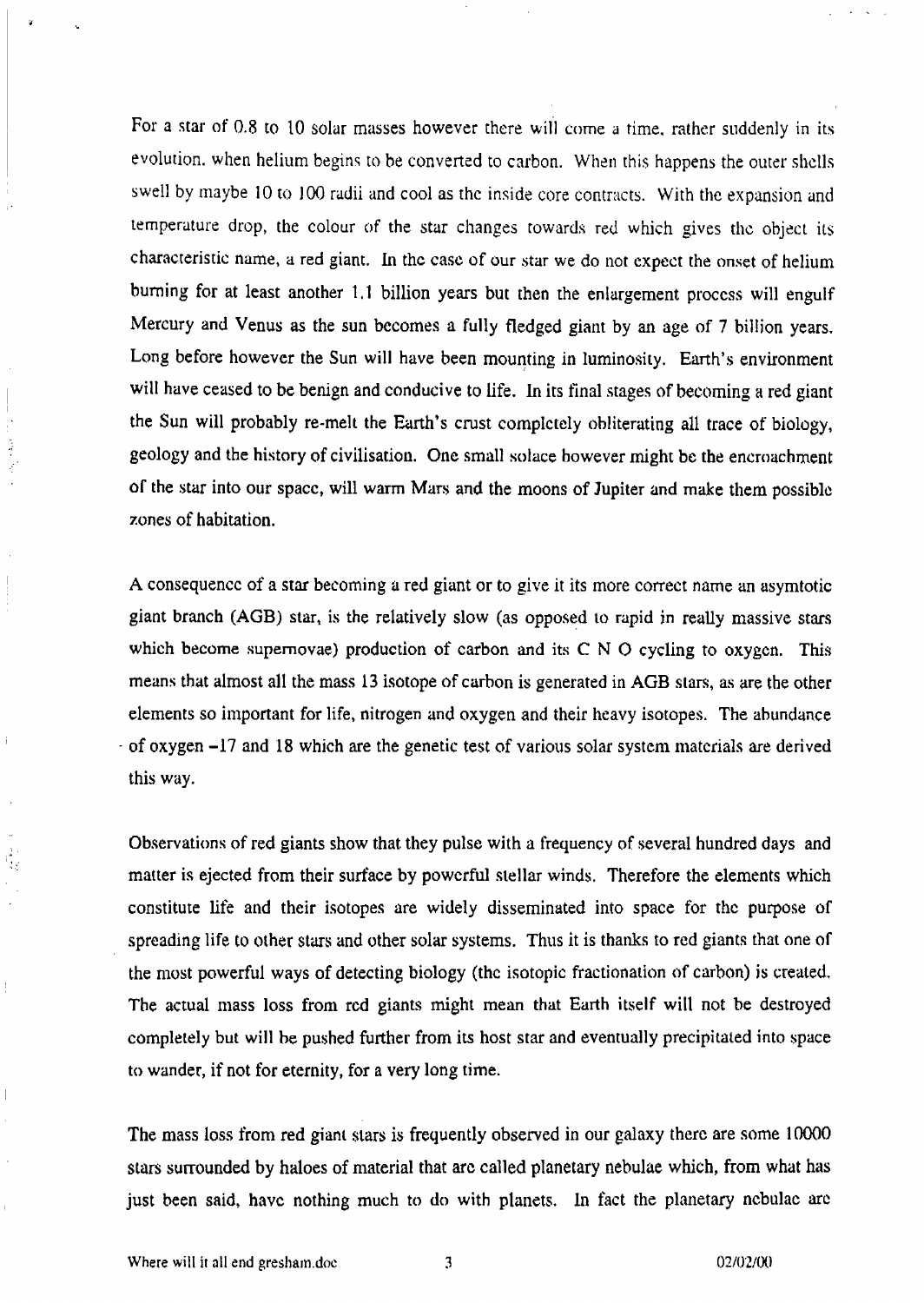molecules fluorescing under the influence of the UV and X-ray radiation emitted by the residual stellar core. What is left over at the end of the red giant phase of star formation is a stellar corpse known as a white dwarf. Like everything clse which is a stellar remnant, white dwarfs are dense and as might be expected the more mass they have the smaller they will get. Although there are 10 billion white dwarfs in the galaxy they emit so little light that we can only observe those **which** are less than 600 light years away. A typical example is the faint companion to Sirius.

In the earlier lecture already referred to, we discussed how we can recognise relict material left over from a type II supernova explosion in the solar system by the isotopic signatures imposed during nucleosynthesis. lt can be found in the form of tiny nanometre-sized diamonds in primitive meteorites (ones which have never undergone geological processing into any significant sized body since they coalesced into objects as part of the solar systcm). The mechanism of extracting these diamonds was to destroy the fabric of the meteorite by dissolving away the majority of silicate minerals. This is a technique which makes use of the fact that diamonds are impervious to attack by almost all reagents. The end product of this dissolution process was found to be rich in carbon isotope 12, and contain nitrogen predominantly of the mass 14 isotope. Implanted into the diamond core are noble gases which could only have come from a manufacturing process in a very massive star.

The same primitive meteorites may also contain other evidence of a distinct supernova source. Occasionally within their fabric are located inclusions of extremely high temperature minerals made from the elements magnesium, calcium, aluminium, titanium and oxygen. These refractory oxides would be amongst the very first species to condense out of a gas comprising a protosolar cloud. Close examination of the oxygen isotope composition of one of these refractory substances, spinel (MgAlO<sub>4</sub>), suggest that it contains an almost pure spike of  $oxygen-16$ , As might be synthesised in a supernova source. In some scientist's view this is evidence for a process that happened just before the cloud of dust and gas which made our solar system begin to collapse and condense. It might just be that the death of one star (a supernova explosion) is the mechanism which triggers the gravitational instability which causes another to be formed.

Little did we know when we started experiments looking for presolar grains that, in true matroyshka doll fashion, the diamond hid a residual of the other major form of carbon

4

,., **<sup>h</sup>**

 $\mathbf{L}$ 

 $\mathbf{r}$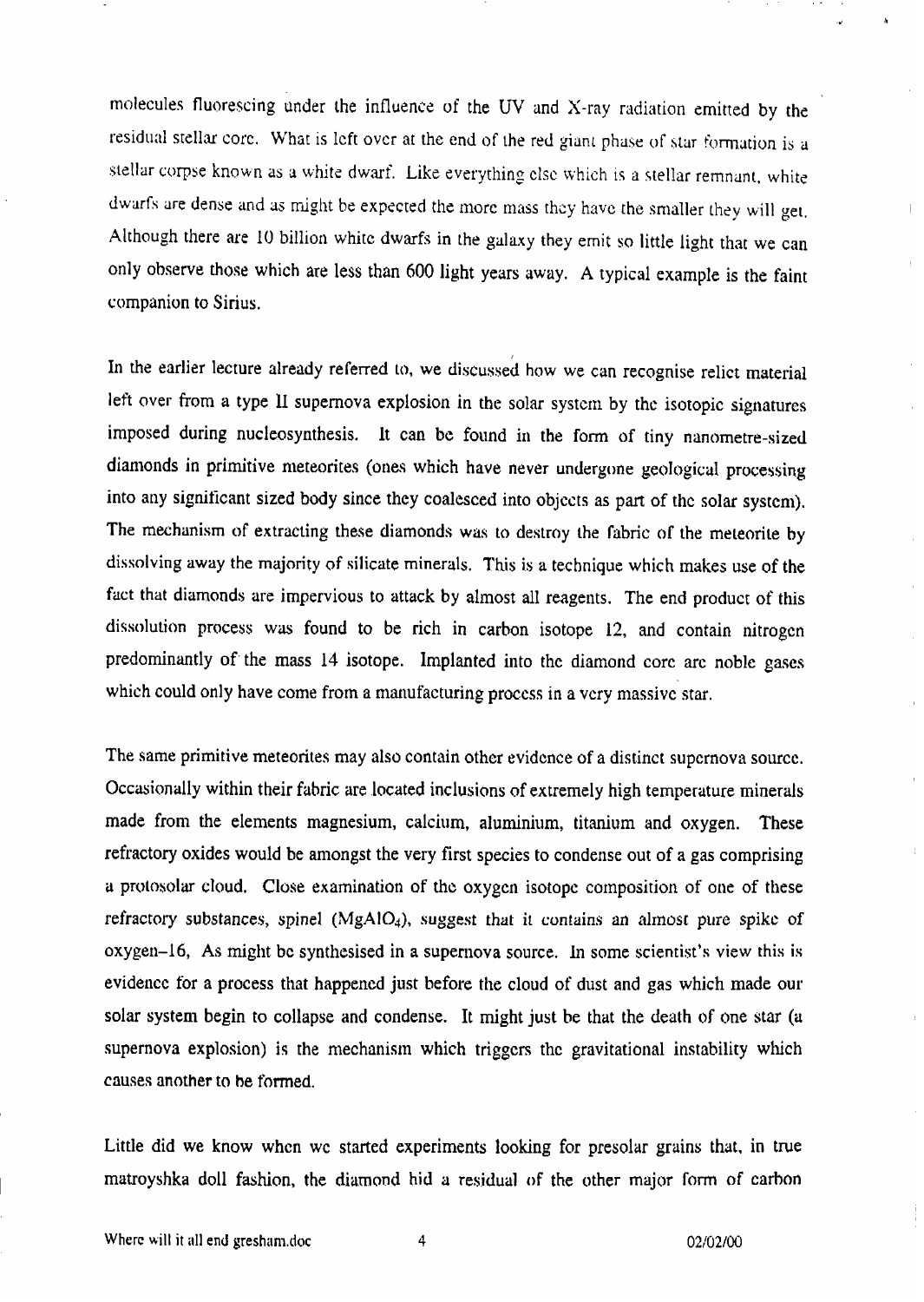contributed to the solar system from pre-existing stars. Analysis of the diamond for its isotopic composition was carried out by burning the carbon, to release the nitrogen and noble gases, in stepped combustion experiments. After the carbon associated with the diamond was all destroyed, it was apparent the residues still contained carbon in another form. This time it was highly enriched in carbon-13 and had quite different nitrogen isotopic and noble gas characteristics. Since these discoveries were made by burning away **the** diamond, which is present in the samples in large quantities, to locate another kind of much less abundant presolar grain, it is often referred to as burning down the hay stack to find the needle.

The grains which are enriched in carbon-13 have been subsequently identified as silicon carbide which is more stable to combustion than diamond. They are much coarser being in some cases a few microns in size but existing as complicated aggregates as big as thirty microns. Because they are so huge (relatively anyway compared to diamond) they can be individually studied by ion probe and different characteristic isotopic compositions identified for red giants at various stages of their evolutionary history,

The discovery of isotopic anomalies in primitive meteorites has been a very productive research area for meteoriticists for the last fifteen years as distinct minerals, several kinds of diamond, silicon carbide, silicon nitride, aluminium oxide etc have all been charactcrised and assigned provenances from before the birth of our solar system. During the next decade when we visil comets, to **carry** out analysis and even bring back material, wc expect to find enormous repositones of presolar grains. Not just the ones, which because they have a particularly robust mineralogy and are able to stand some geological processing but, others which are less enduring and need to have been kept in cold storage to have survived. These experiments will go a long way to tell us about the great cosmic cycling process of which'we arc a part.

But that does not provide us with the answer to the question where we will all end? For that we have to resort to theory. We are currently in what might be called the stelliferous era of the Universe – one where the majority of matter is still hydrogen and helium. There are many examples of protostars which are simply not big enough for the onset of nuclear reactors, those on the sub 0.8 solar mass stars or brown dwarfs. lt is only when protostars arc bigger than 0.8 that nuclear processing can begin. Nevertheless larger stars are continually forming, burning their fuel to heavy elements and dying. Thus one might be tempted to think that

 $\frac{1}{2}$ 

2. 法管辖部署

不可能 アイア

 $\frac{1}{2}$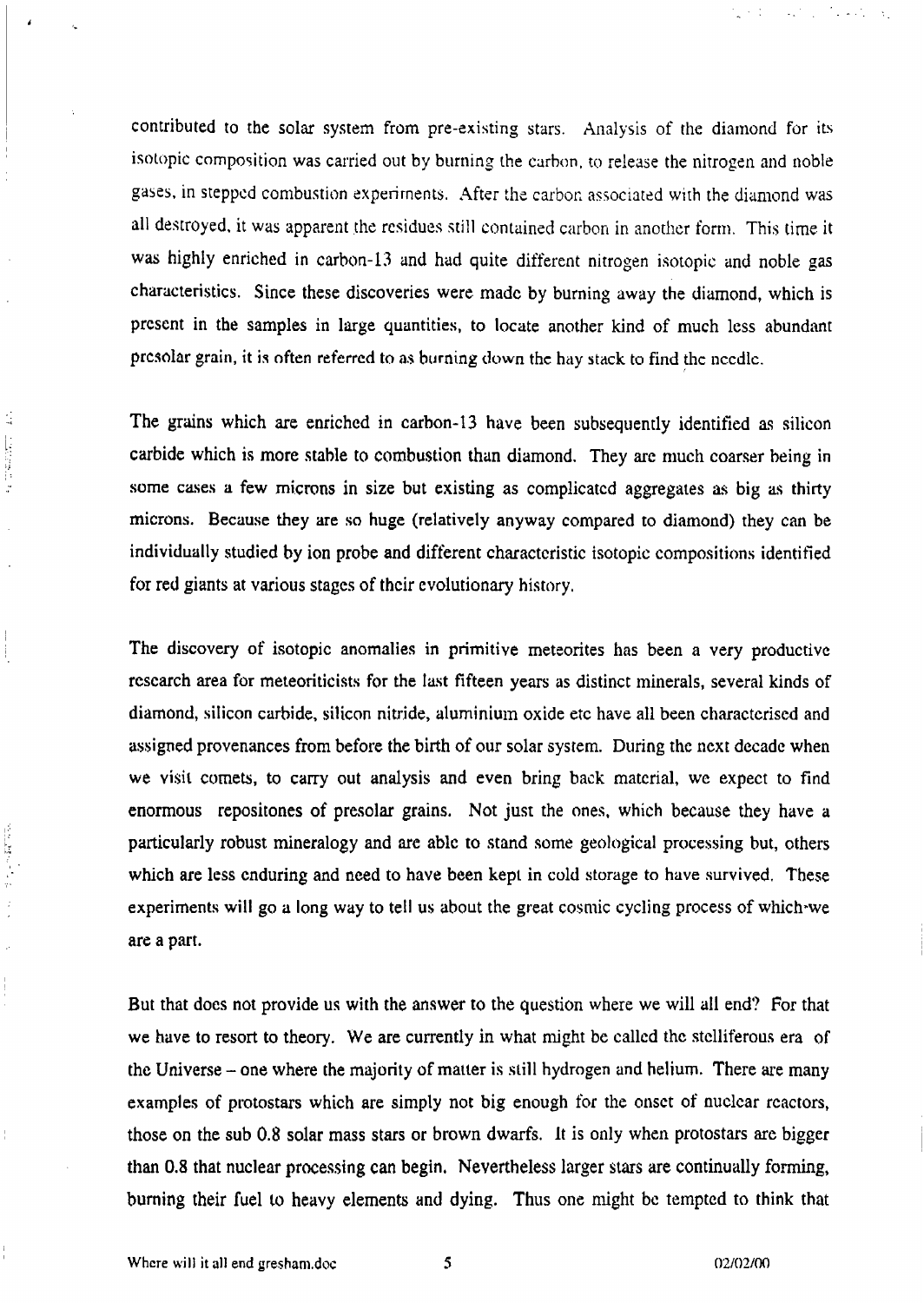everything will end up with a mass greater than iron. Indeed the last stars to be born will be very enriched in heavy elements and will occur at a time when little or no hydrogen or helium exists to create more than brown dwarfs. The major products of stellar evolution however are the super dense white dwarfs, neutron stars and black holes and these are themselves on an evolutionary trend. Instead of clouds of dust and gas being formed in the Universe, it will be a case of super dense objects devouring each other. Even our world, the wandering Earth will be consumed by a passing stellar remnant unless it has been incorporated into the dust and gas cloud to produce other stars first.

As the universe gets older and older, white dwarfs will collide and create new kinds of stars with a brief life time but for the most part these sources of light (like the occasional flash when one brown dwarf meets another) will be tiny beacons in a dark universe of neutron stars trending to black holes. Protons once believed to be eternal are doomed on a  $10^{40}$  year timescale, neutrons also, as everything is consumed by the growing number of avaricious massive black holes.

Yet even calculations show that black holes do not last forever, they have a finite surface temperature and must evaporate by a process known as Hawking radiation. As evaporation occurs, a black hole will shrink and eventually vanish in a puff of y-rays. Mind bogglingly, a black hole comprising the mass of our galaxy with a surface temperature only  $10^{-180}$  above absolute zero will take  $10^{100}$  years to disappear. During its final dying gasp it will produce a temperature approaching room temperature for  $10^{35}$  years! At that time all that will exist will be a few neutrinos plus electrons and positrons, inconceivably far apart, but orbiting each other at distinces larger than the size of the observable universe today, Nevertheless these two oppositely charged entities will spiral and eventually annihilate each other over time scales impossible to imagine.

h comparison with its violent and rebellious youth the Universe will end in uninteresting darkness and silence. Or will it? Maybe we just really don't have any comprehension of what will happen and the future will be just as exciting as now. We have lived with passing fads like the sun going round the Earth, and discovered that instead of being the centre of the Universe the solar system was shunted up some inconsequential backwater of a minor galaxy called the Milky Way. Why should we be so naïve as to believe our generation has been chosen to know the truth about the way it will alI end.

> @Colin Pillinger 02/02/00

,,.

... i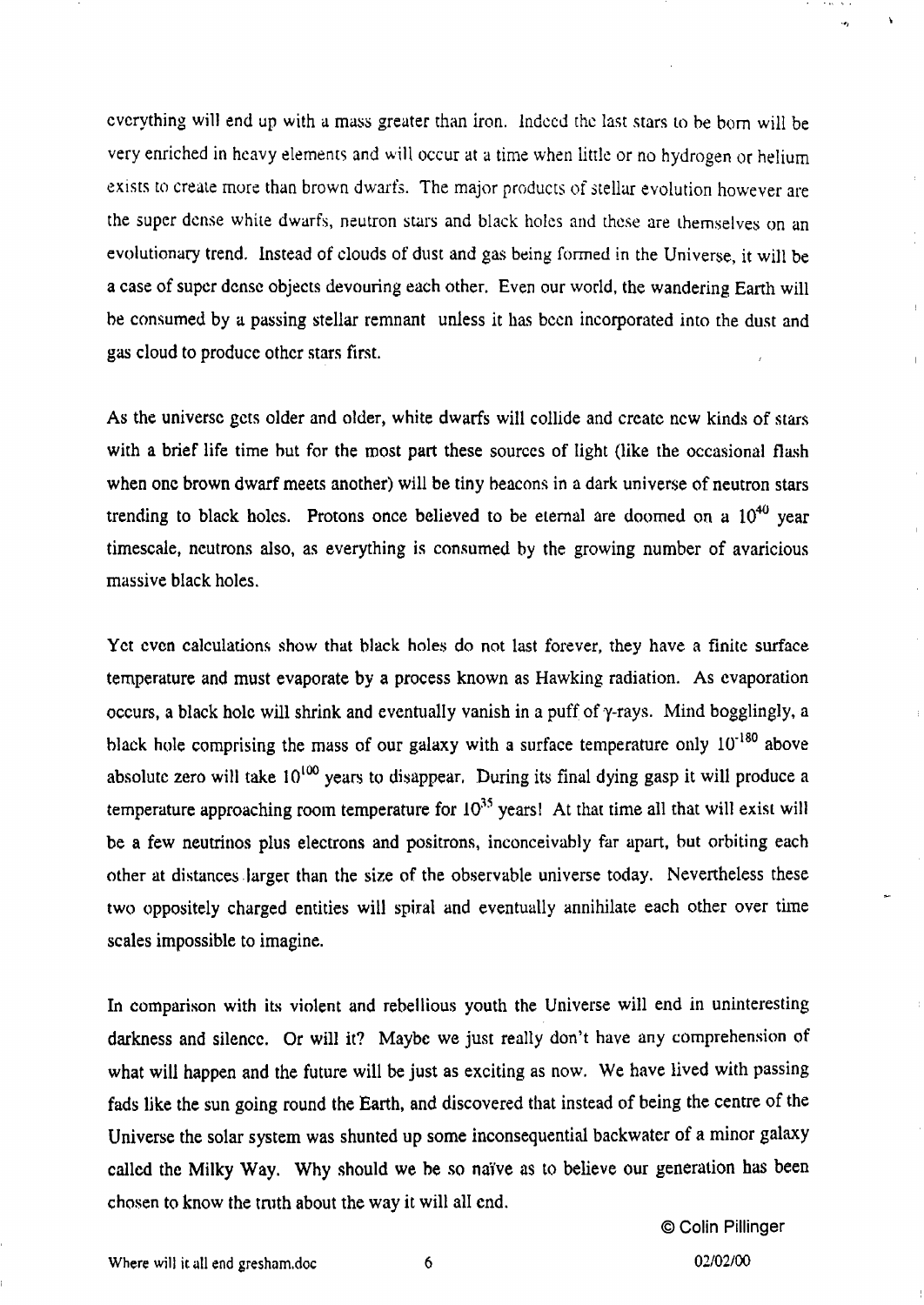#### Further Reading

**J**

.

.

. ..

1lbcn and A V Tu[ukov (DeCernber 1997) The Lives **of stars. Sky** and Tclcscopc

F C Adams and GL Aughlin (August 1998) The Future of the Universe, Sky and Telescope

C.T.Pillinger and S.S. Russell (1993) Interstellar SiCgrains in Meteorites. J. Chem. Soc. Faraday Trans,, 89 (13) 2297-23W

S,S,Russell, U.Ott, C,M.O'D, Alexander, E.K, Zinner, J.W.Arden and C.T.Pillinger (1997) Presolar silicon carbide from the Indrach (EH4) meteorite: Comparison with silicon carbide populations from other meteorite classes. Mctcoritics and Planetary Scicncc, 32719-732

A.B.Verchovsky, A.V.Fisenko, L.F. Semjonova, I.P. Wright, M.R. Lee and C.T.Pillinger (1998) C, N, and noble gas isotopes in grain size seperates of presolar diamonds from Efremovka. Science281, 1165-1168